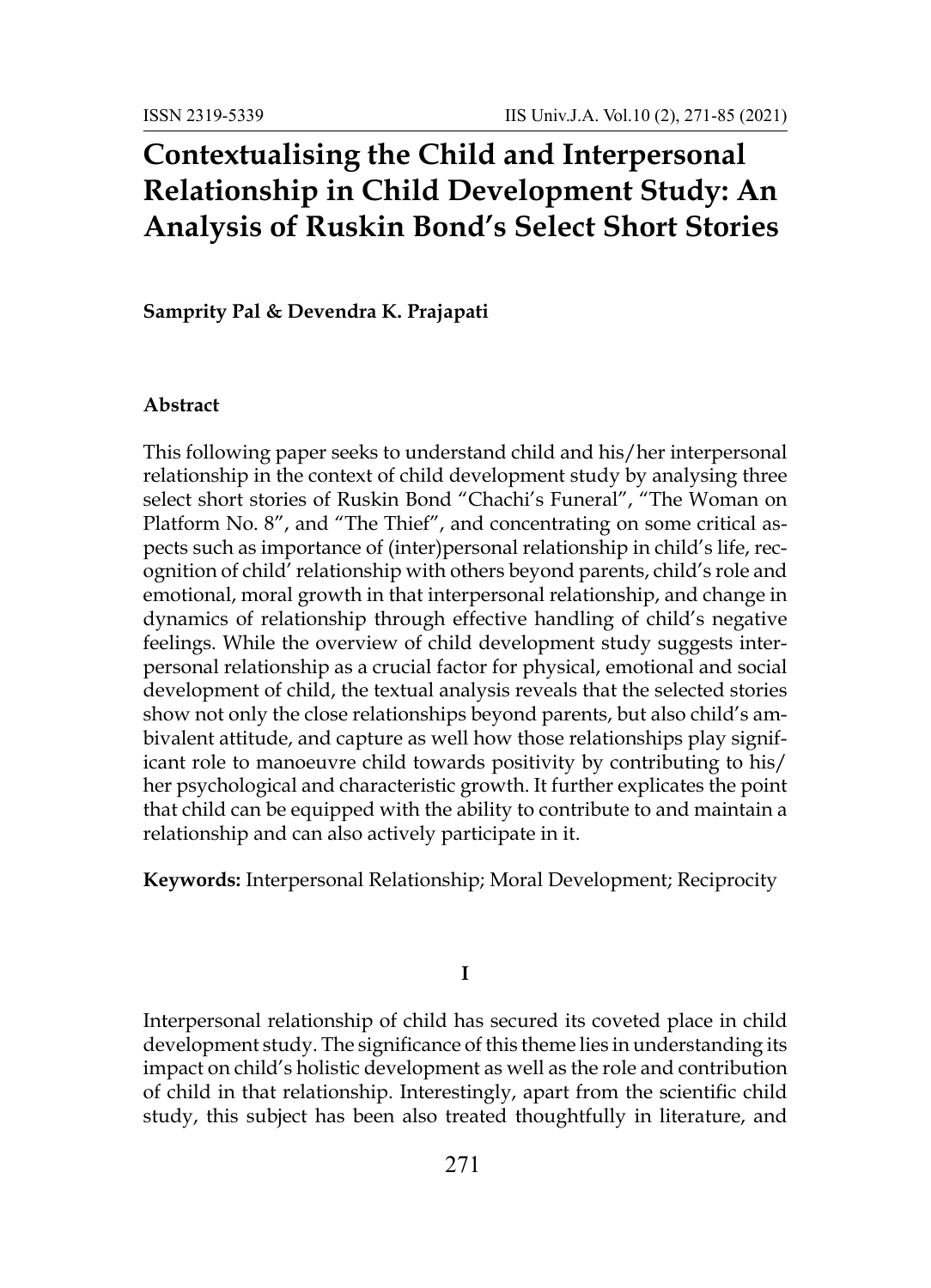this paper considers Ruskin Bond's works as suitable representatives of so. Bond's writings, as an existing body of research works reveals, are the reservoirs of child and adolescent characters who are replete with individuality, innocence (Jyothi et al. 42), "decorum", and devoid of "meanness" and "pettiness" even at their maturity (Marriya101; ch. 3). Simultaneously, relationship comes forward as a recurrent subject as the writings deal with man-nature relationship (Losini 44, 61; ch. 2; Marriya 39; ch.1; Srividya and Umadevi 25-26) and human relationship (Jyothi et al. 38; Thakur, Preface). In Bond's short stories, particularly, the presence of child's relationship with parents and other persons has also been noted along with the appreciation of the writer's understanding of human psychology and sensibility (Thakur, Preface; Pathania 718,719, 724). Additionally, as for interpretation, most of the studies included the autobiographical elements/ influences (Losini 168; ch. 4; Marriya38; ch.1; 76; ch. 3).

However, the present paper solely concentrates on child and his/her interpersonal relationship, and seeks to understand some of its critical aspects such as recognition of child' relationship with others beyond parents, child's role and emotional, moral growth in that interpersonal relationship, and change in dynamics of relationship through effective handling of child's negative feelings namely, by analysing Ruskin Bond's three short stories, "Chachi's Funeral", "The Woman...", and "The Thief". For analysis, the paper contextualises the stories in the literature of child's interpersonal relationship as a part of child development study in general. Due to this, the autobiographical interpretation have been avoided. The structure of the paper includes a brief overview pertaining to child's interpersonal relationship and its contribution to his/her development, the textual analysis and conclusion.

## **II**

Interpersonal relationship of a child represents a "network" of relationships that expands from personal to social levels (Bracken and Newman 109), and can be viewed to interconnect the system from micro through meso to macro, therefore, creating a seemingly encompassing environment for a child's development, as understood from the Ecological systems theory of Bronfenbrenner (qtd. in Berk 26-27). This personal to social range of relationship consists of parents/ primary caregiver/caretaker, siblings, grandparents, other extended family members like uncles, aunts, cousins, non-family members like peers and friends, neighbours and non-parental adults like teachers, mentors mainly (Bracken and Newman 109; "Interpersonal Relationships" par. 1, 5).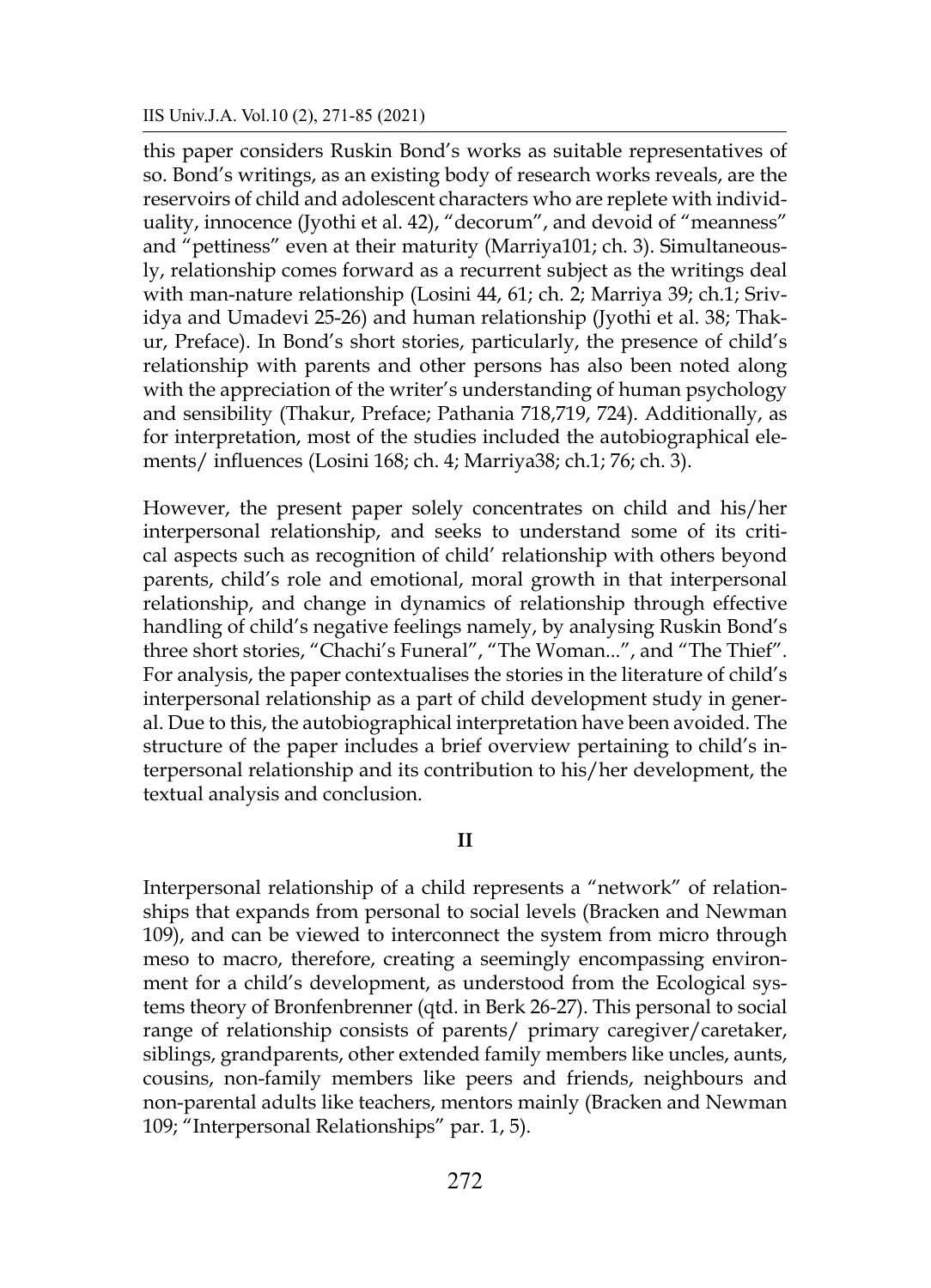In order to simplify the long series of relationship figures, Bracken and Newman broadly split the cluster of relationships into adult and child, and then, further grouped them according to child's belonging to individual or cluster as follows: uniquely related to individuals such asindividual connection with mother, father, sibling, friend, teacher, uniquely related to gender group like male, female, other, uniquely related to classes of relationships meaning related to groups like parent, peer, teacher, and relationship in general (109). Additionally, they also identified mother, father, male peer, female peer, and teacher as the five "independent primary relationships" (109) of the child in three primary contexts, i.e. family, social and academic (117).

Apart from including concrete figures, interpersonal relationship also consists of abstract attributes. Bracken and Newman pointed out such fifteen characteristics or attributes of relationship (identified and gathered from the review of various literature of relationship, and used in an Assessment of Interpersonal Relationships or AIR in 1993 by Bracken) in "Child and Adolescent Interpersonal Relations with Parents, Peers, and Teachers: A Factor Analytic Investigation" as follows: "companionship", "emotional support", "guidance", "emotional comfort", "reliance", "trust", "understanding", "conflict", "identification", "respect", "empathy", "intimacy", "affect", "acceptance", and "shared values" (110). However, every interpersonal relationship does not necessarily involve all these characteristics, and the "degree" and "standard" of them may also vary from one relationship to another (114). In addition, it is noticeable that among various interpersonal relationships, some of them are more intimate or casual than the other, and mainly six factors "knowledge, interdependence, caring, trust, responsiveness, mutuality, and commitment" are functioning to determine the level of intimacy, as pointed out by Ben-Ari and Lavee (qtd. in Miller 2).

# **III**

The nature of child's interpersonal relationship depends on some "inter-and intra-individual factors" such as the nature of parent-child relationship, intraparental relationship, psychological condition of parents, social adjustment/ competence of child, abusive or maltreatment of child namely that influence the relationship (Bracken and Newman 108-109), which, in turn, tends to impact child's psychological, socio-emotional (Bracken and Newman 108; Berk 408, 414), physical and motor skill development (Berk 168, 170).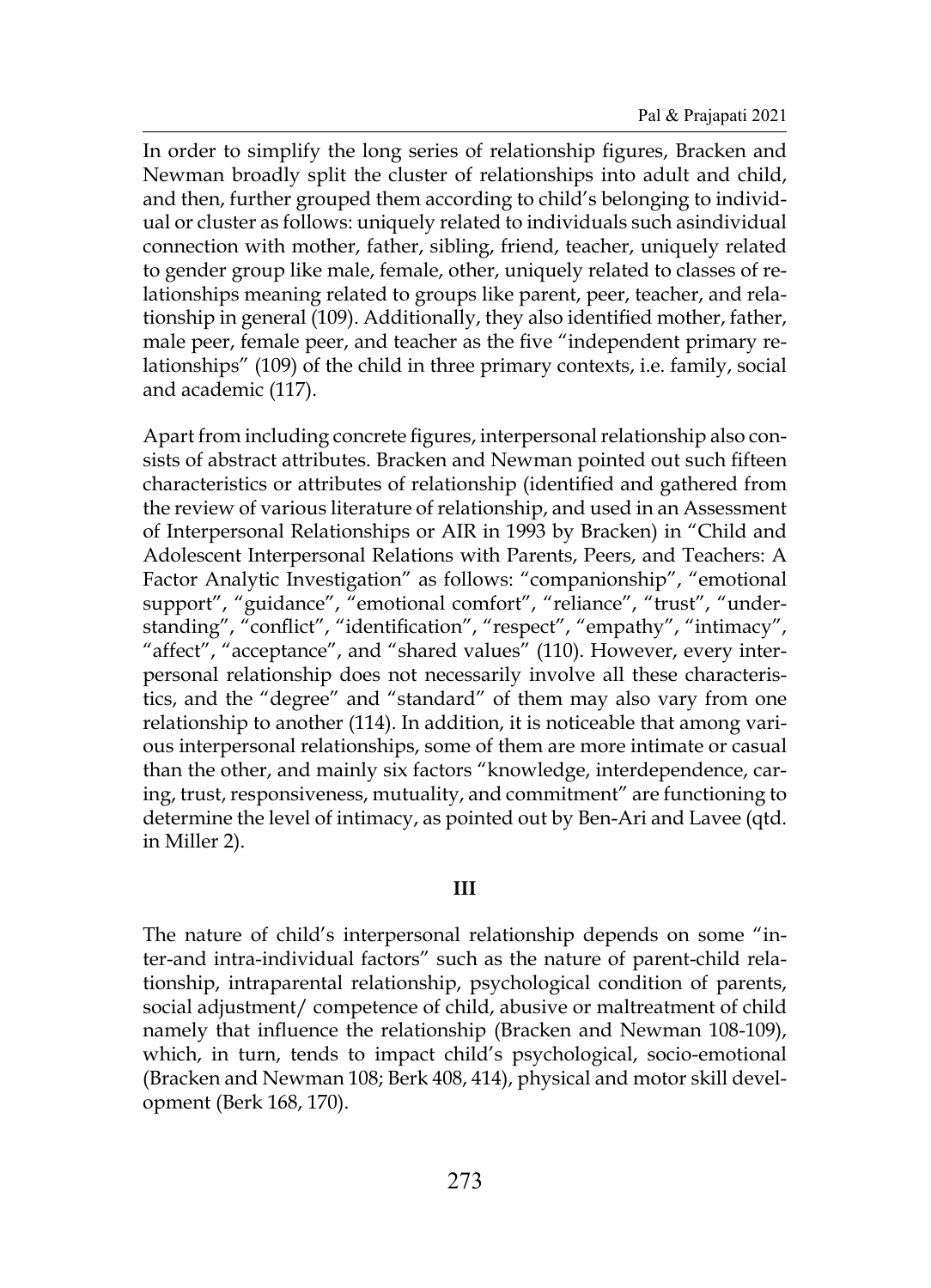Child related study has identified the relationship with parents, particularly mother or primary caregiver as the primary, immediate bond of a child during infancy through childhood (Kakar 61), and tends to prioritise it over other relationships because of its crucial role in fulfilling the need of hunger, survival, sensory growth and physical security namely (62, 65). The dynamic of child-parent relationship can be more impactful on the development of child at various levels. For example, a positive attachment between child-parent/primary caregiver, as observed in Attachment theory of Bowlby and Ainsworth, contributes to building up trust and emotional security in the child which is believed to found the base of initial relationship along with future relationship too (Cherry and Gans, "What Is Attachment").

The base of a positive relationship between parent-child dyad is functional to build confidence within the child to deal with other relationship and trust the unknown outside world beyond theimmediate relationship (Cherry and Gans, "What Is Attachment"; "Interpersonal Relationships" par. 4; Kakar 63; Miller 15). On the other hand, if there is a significant lack of attachment, it may increase anxiety, stress and doubt inside child that may cause him/her to mistrust others, suffer from lack of confidence, and adjustment problem in stressful or unknown situation (Cherry and Gans, "What Is Attachment"; Miller 15). In similar vein, supportive and balanced behaviour from parents works effectively on child to grow confidence and faith within, whereas harsh criticism, discouragement and lenient behaviour of parents put a negative impact on child by aggravating self-doubt and inferiority complex mainly, as shown in Freudian theory (Cherry and Gans, "Freud's Sexual Stages" par. 12, 14, 15). Thus, a healthy child-parent/ caregiver relationship can be effectively influential for inculcating emotional growth and security and facilitating emotional regulation of the child (Berk 409).

Despite the predominance of parents/caregiver in a child's life, other interpersonal relationships are also important for the child. For example, the stages of identity development, expounded by Erikson, highlight the role of other family members, relatives, friends, peers and teachers for providing child "with a social response" to grow the sense of autonomy and accomplishment, and a wider social milieu, a congruent "context" for his/ her identity formation (Ferrer-Wrederand Kroger 24-25, 8-9, 27). Simultaneously, other family members like grandparents, uncles, aunts, siblings etc. are also capable of providing the child with care, attention, affection, and comfort, especially when parents or primary caregiver are absent or, less impactful. In traditional Indian society, the extended family members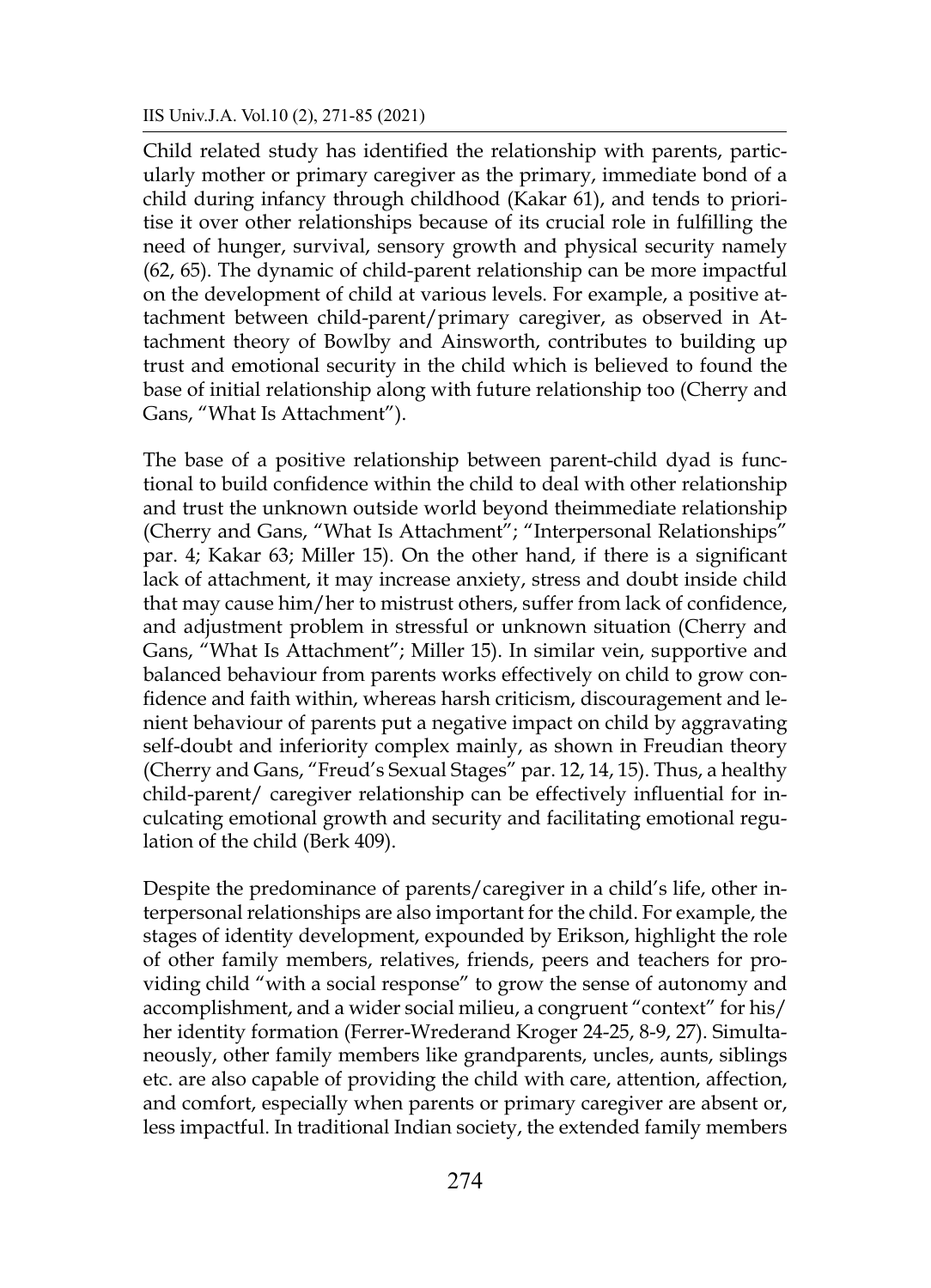play noteworthy roles in childrearing and comforting as the "potentially nurturing figures" (Kakar 139). They actively take part to balm "the infantile anxiety" (92). In *Child Development,* eminent child development and psychology scholar, Laura E. Berk also took into account of extended family members performing their role to as the attachment figures to look after a child with love, care and concern which she was deprived of (437, 438, 567), and referred to the finding of Masten and Reed of interpersonal figure's role for instilling resilience and adaptability into the child (10). Apart from nurturing, the figures of interpersonal relationships represent the significant "Others" to the child, "who guarantee the sense of sameness and affirm the inner continuity of the self" (Kakar 144). They become the "immediate 'society'" to the child (140).

Therefore, the contribution of interpersonal relationship in a child's life can be functional for multiple purposes such as fulfilment of hunger need, survival, physical and emotional security, self-confidence in performing any task, trust in self and other, development of cognitive and learning skill, effective confrontation of conflict or challenging situation, management of negative emotions and effective dealing with anxiety, stress, ability to resolve a problem, learning of social behaviour, growth of social cognition and psychosocial adjustment, and development of self and identity as well.

## **IV**

In this background, provided the emphasis on child-parent relationship in child development study, the selected short stories of Ruskin Bond make an interesting case, where the focus stays away from parent-child relationship or only some references to parents are made, and relationship of child with other persons come to the forefront. In "Chachi's Funeral", Sunil's parents are mentioned only once and that too comes in context of reasoning Chachi's resentment towards Sunil: "…she resented having to cook for the boy while both his parents went out to office jobs" (Bond *Collected Short Stories* 128). Except this, nothing has been mentioned about Sunil's parents and their relationship with Sunil. However, parents' work involvement, Chachi's resentment for him, and Madhu (his cousin) being the only confidante, all indicate to a lonely, neglected existence of Sunil at home. In "The Woman...", Arun's parents are not physically present. Only some references to them, particularly to mother, have been made in certain contexts that indicate to an alienated position and quite indifferent relationship between Arun and his parents. Arun, despite being only a twelve years old boy, is left by his parents to travel alone from his house to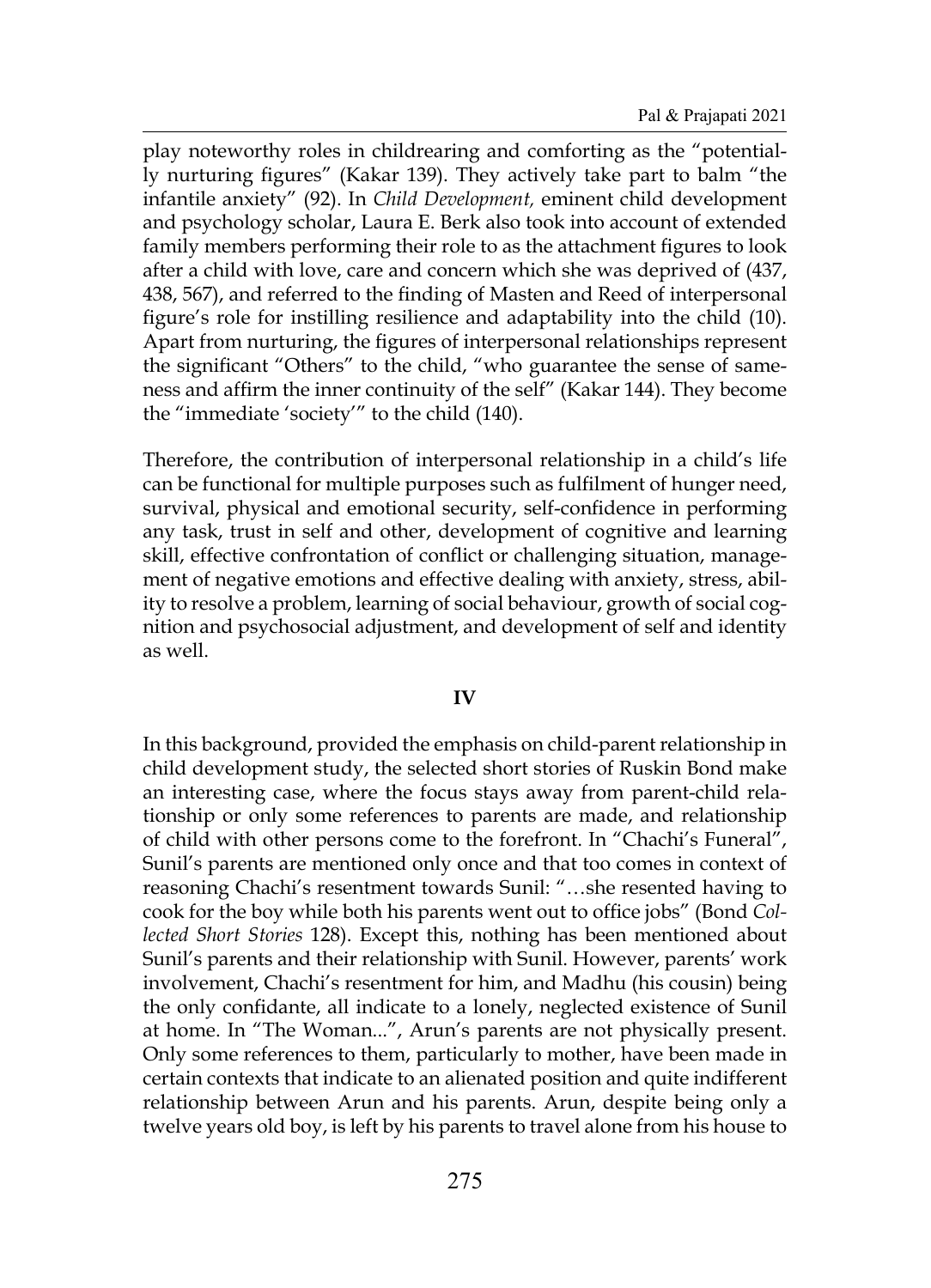his boarding school through Ambala where he waits for his train till midnight with hunger and patience. This presumption of lack of concern and attachment from his parents' side gets further consolidated with Arun's conscious and frequent avoidance of talking about his parents.

For example, when the stranger lady enquires whether his parents have come to see him off, Arun immediately changes the focus to him: "'I don't live here…I had to change trains. Anyway, I can travel alone.'" (26). Even in the revelation of his life and close persons to the lady, the mention of his parents is nowhere, and later, his friend's mother's repeated preaching of obeying one's mother and staying away from strangers turns him apathetic towards that lady. The steering away of attention from parents to his own capability, his uneasiness, reluctance, hesitance to talk about parents or his defiance of Suresh's mother's idea of obeying mother, all these acts need to be understood in the context of his destitute, neglected and insignificant position in parent-child relationship. In "The Thief", the thief and impostor Deepak is mentioned as friendless and without any warm companionship of other: "I had never kept any friends because sometimes friends can be one's undoing" (33).

Simultaneously there is no reference to his parents, and he can be assumed as someone without any attachment figure. So, the brief references to or complete absence of parent-child relationship create an emotional background of the central characters against which certain acts and behaviours of them need to be untangled. They appear to be more or less deprived of love, care, attention and emotional connection in their interpersonal relationship with parents/parent. This observation is congruent with the understanding of Bonds' short stories as the accounts of "insecure childhood", "loneliness" where "utter alienation" and "negligence" are the experiences of the characters (Jyothi et al. 36-37).

With a stark absence of strong or secure parent-child relationship, an emptiness/void is created in child's life, with which the relevance of the presence of other interpersonal relationship is associated. As the primary parent-child relationship becomes distant; child's relationship with non-parental adult or peer becomes dominantly important. "The Woman..." and "The Thief" show how the child and adolescent protagonists respectively,develop stronger relationship of love, care and understanding with complete strangers, while "Chachi's Funeral" explores the layered relationships that a child shares with his extended family members like aunt, and cousin or peer. All the characters are shown either to grow or improve or maintain their interpersonal relationship with someone else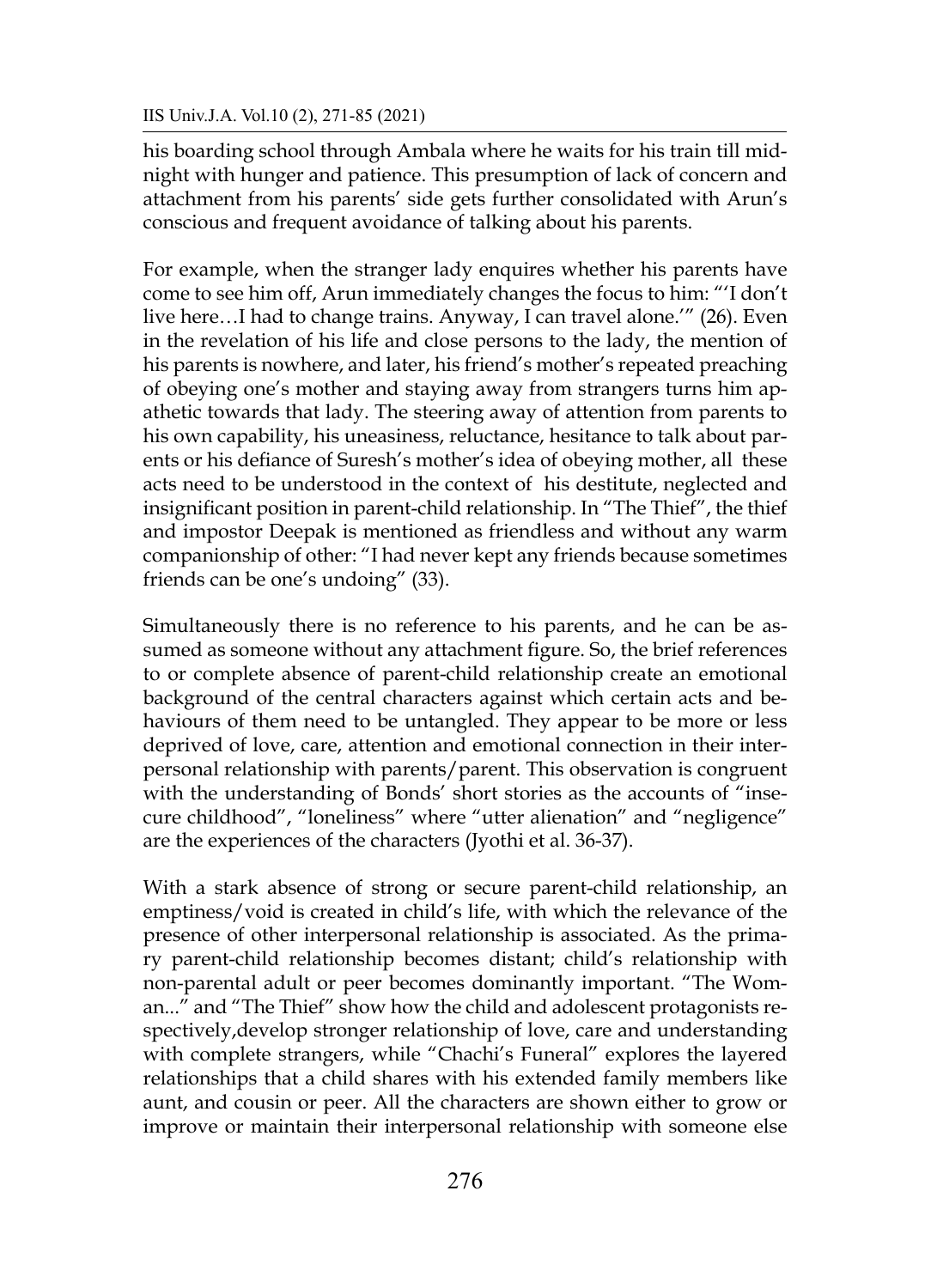other than parents. Through the presences of other interpersonal relationship, the desire of connectedness and belongingness is juxtaposed with the sense of alienation and loneliness that prevails in these child characters' lives.

# **V**

In the relationship, focusing on the position of child is necessary. Ruskin Bond's works can be described as stories positioning children as the central characters or protagonists and giving a window to their perspectives by revealing their minds: "Like children's literature of the continent, he focuses on the individuality of children, their dreams and their adventure", elaborated Jyothi, Raghu Ram and Kumar (42). This sensitive portrayal and focalisation of child characters in Bonds' works seem to be in contrast with the previous presentation of the child in Indian context. A thesis titled as *Negotiating Home in Indian English ChildrensLiterature: A Study of the Selected Works of Ruskin Bond Arup Kumar Dutta Anita Desai Shashi Deshpande and Salman Rushdie* showed that although parent-child relationship found prominence in Indian literature, mainly written in Sanskrit and Hindi, a child seemed to beunderstood less than an individual, more as "an object of adoration" or just a possession of parents, whose existence solely depended on her parents, particularly on father (Laskar 31; ch. 1). On the contrary, child characters in Bonds' stories may not be the apples of the eye, yet well established with their distinct presences, feelings, and behaviours, and the same, as this paper argues, is applicable for their interpersonal relationship also.

The dyad of interpersonal relationship consists of minimum two persons, and in child's case, he/she can often be misunderstood as a passive, inactive, dependent part who hardly contributes to the relationship. Theories show that from infancy, child adopts various ways to respond (Berk 154), and with cognitive, emotional development, demonstrates the capacity of reciprocating in his/her interpersonal relationship. However, not only the response, but child's perception and feelings in the relationship as well as towards the involved person in that relationship also matters, as opined by Bracken and Newman in their paper (117).

Given the point of passivity and lack of space, it can be said that the three children and adolescent characters, Sunil, Arun, and Deepak occupy the central position in their respective stories as protagonists. The stories centre round their perceptions towards their relationship as well as the other one present in that relationship, and how they interact, feel or behave in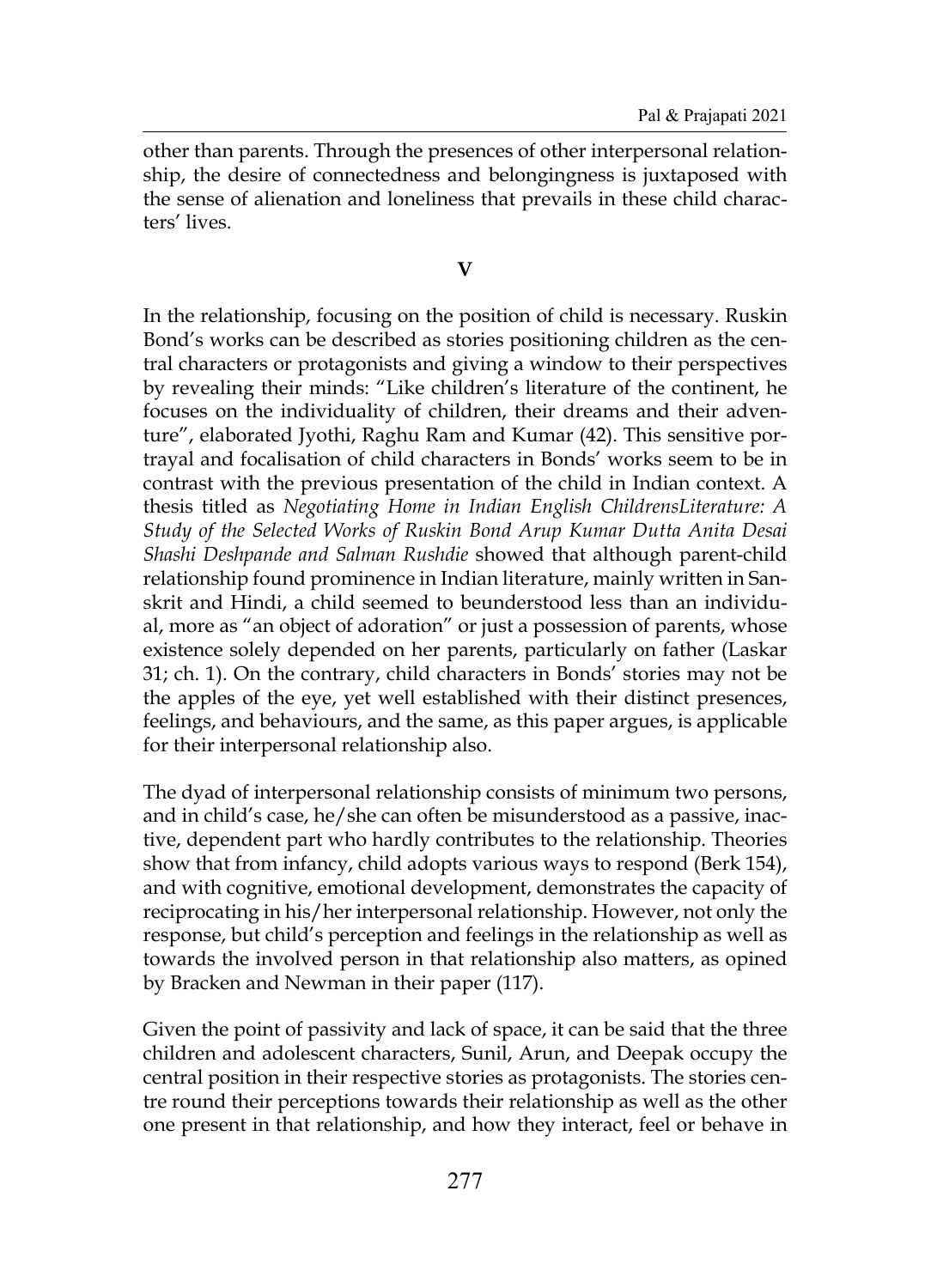changing situations. In "Chachi's Funeral", two relationships have been portrayed: Sunil-Chachi, and Sunil-Madhu. Sunil's character is described as "little brighter", "more sensitive", and "better looking" than her (Chachi's) own children" with a particular disliking towards "a scolding or a cuff across the head" (Bond 128). This mention of particularity regarding the child's liking and disliking recognises the child's individuality. Further, it has been shown that how Sunil does mischievous acts to disturb Chachi despite being aware of her aversion towards him.

However, the resistance from Sunil's side breaks down when Chachi humiliatingly beats him with her sandals on his shoulder. The suppressed dormant negative feelings towards Chachi suddenly burst out inside Sunil, and having been overpowered with rage and hatred, he fulminates to take revenge by killing her; however, with the interference of Madhu, his cousin sister, the situation comes under control. Sunil, after the ventilation, feels guilty, realises his love for Chachi, and the tussle ends with a reconciliation following the confession of love for each other. Here, it can be seen that both Chachi and Sunil involve in their relationships, and their personal feelings towards each other as well as respective behaviours and acts (at times negative) have been sketched out prominently. When Sunil realises his mistakes or feels something, he does not hesitate to apologise or express. Even his apologetic act can be taken as the initiative from his side to bridge the breach between them. So his acts suggest his points of view, thoughts, acknowledgement and reciprocity in his relationship. As for the relationship with Madhu, the paper will focus on this part later.

In "The Woman on Platform No. 8," the first person narrator, Arun expresses his initial hesitation to interact with a stranger lady; nevertheless, the caring and concerned behaviours of that apparently poor lady manage to touch his withdrawal self. According to this boy:

> I was going to refuse (her proposal to have some food), out of shyness and suspicion, but she took me by the hand…Her hand was gentle….it was the food that strengthened the bond between us and cemented our friendship…I began to talk quite freely, and told her about my school, my friends, my likes and dislikes. She questioned me quietly from time to time, but preferred listening…I accepted her for what she had been to me. (26)

It can be observed that unlike Sunil and Chachi, Arun and the stranger lady try to reciprocate each other's feelings, even support each other in untoward situations shortly after the beginning of the story. The lady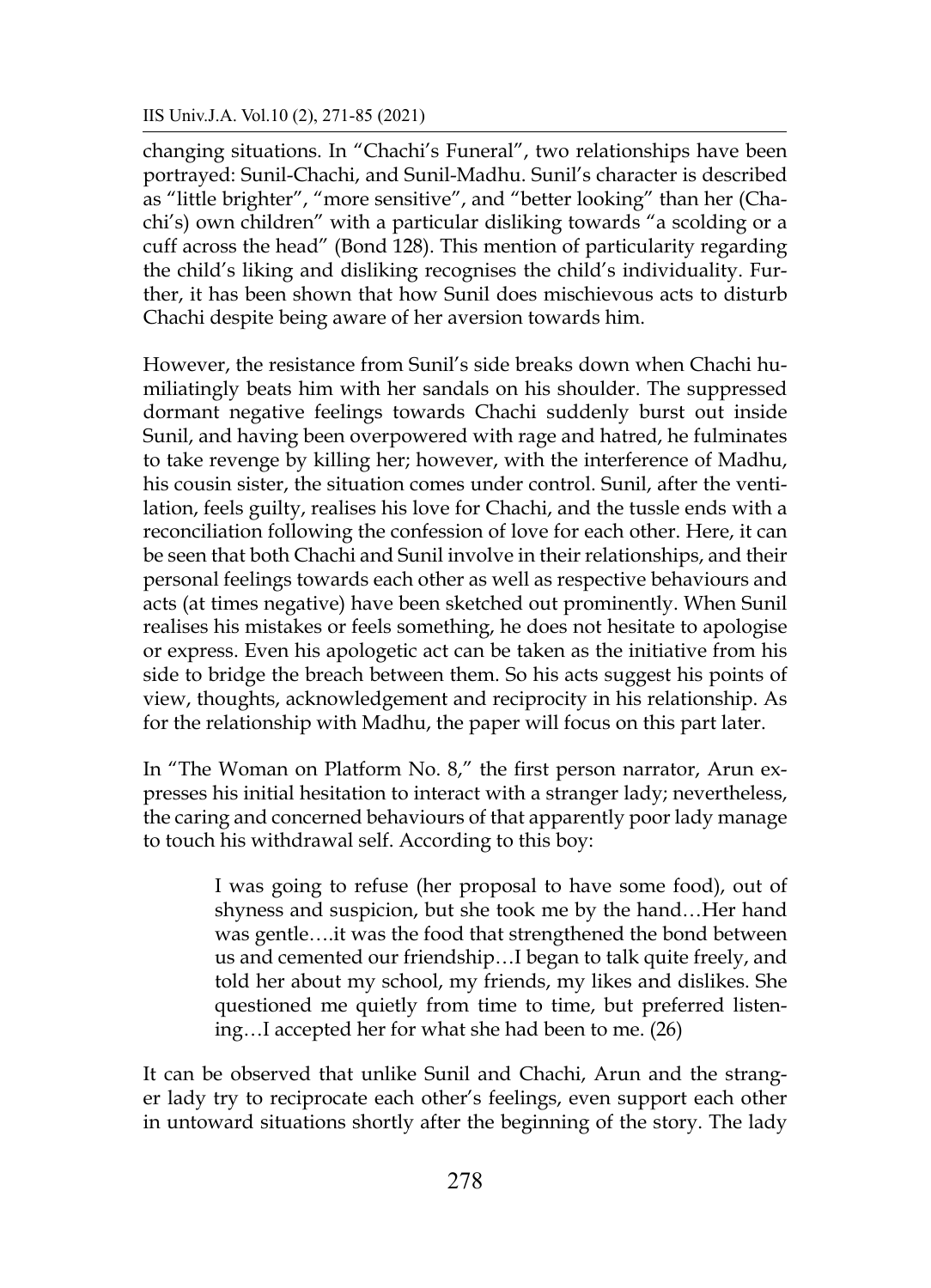shows caring attitude, honest concern and respect for Arun's capability to travel alone without embarrassing or annoying him by doubting his ability or enquiring further about parents. Arun, withal, puts effort to make the lady feel reassured, protected and comfortable around him. His acts of direct defiance of Suresh's mother, or calling 'mother' to a complete stranger, attempts to protect her dignity from other's insulting, belittling behaviours- all these are the testaments of his active involvement and sense of connectedness in this brief yet cherished and memorable relationship with a stranger lady.

In "The Thief", Deepak and Arun share a relationship that hinges upon trust, fondness, and forgiveness as well. After stealing the money from Arun, Deepak reviews the very act, and after speculating his bond with Arun, he returns to him with the hope of becoming a better version of him, a learned person equipped with the qualities to get a respectable occupation rather than thieving. In turn, Arun also forgives Deepak silently, further providing him with the opportunity to rectify and improve him.

The stories not only project child's feelings and perspectives in view of the relationship, but also bring out important quality required in interpersonal relationship: child's ability to understand other's emotion and feelings, a sign of developing social cognition and an empathetic mind. Child also is equipped with the ability to notice, feel, and understand what others feel to certain extent; simultaneously, the recognition helps him/her use own socio-emotional experiences, and endeavour to nurture the relationship (Berk 415-416).

Here, child characters are imbued with sensitive, intelligent mind to understand and consider other's state of mind and feelings. For example, in "The Woman...", Arun understands the loving nature of the lady towards him; hence, he attempts to provide her with assurance and reassurance during some unnerving moment:

> An engine was shunting up and down beside platform no. 8…a boy leapt off the platform and ran across the rails…the woman clutched my arm. Her fingers dug into my flesh, and I winced with pain. I caught her fingers…and I saw a spasm of pain and fear and sadness pass across her face…. (Bond 26-27)

As the lady panics, Arun tries to assure her regarding the safety of that boy, "'He was alright,' I said, feeling it was she who needed reassurance" (27). Apart from reassuring the loved one, his sensitive mind has "instinc-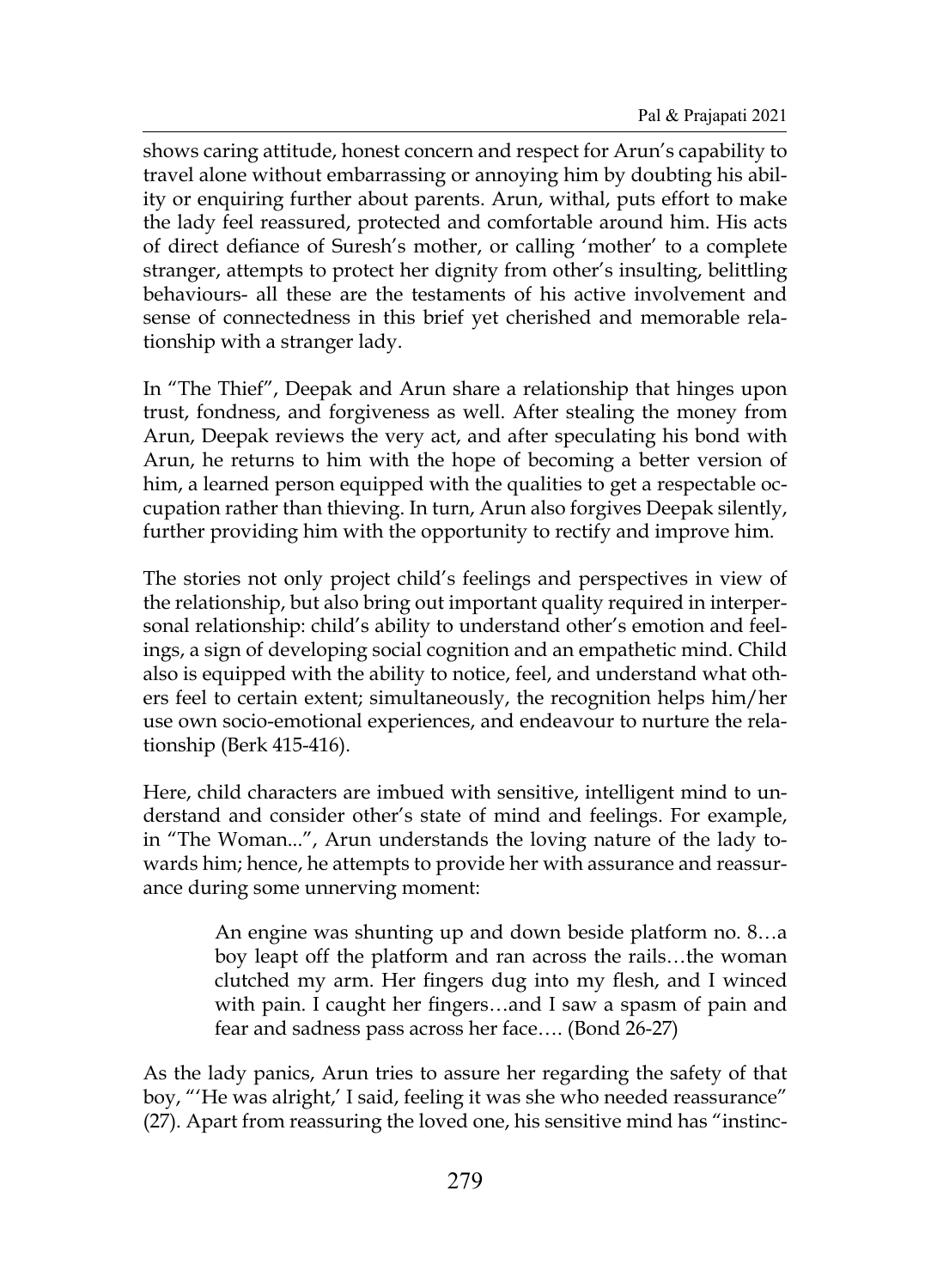tive dislike" towards Suresh's mother for her suspicious and demeaning attitude towards the lady (27), "patronizing" behaviour (28), and undermining his capability to travel alone at midnight:

> …in the middle of the night…one can't let the child wait here alone…Always listen to what your mother tells you'…'And never ever talk to strangers'…I glared resentfully at her, and moved closer to the woman who had befriended me. (27-28)

However, the lady keeps her faith intact in his capability. He feels a need to protect the lady's dignity for her support and love, and at the moment of departure, "'Goodbye,' I said to the other woman, 'goodbye---Mother…'" (29), this final expression demonstrates Arun's gratitude towards and acknowledgment of that lady's position in his life, and that is of his mother.

In "Chachi's Funeral", Sunil, in spite of being a child, has an understanding of Chachi's aversion and jealousy for him, and his pranks are means of irritating her more, as well as that of communicating. However, the humiliation of being beaten by Chachi, and the awareness of negligence infuriate him from inside blocking his ability to contemplate or feel anything else other than taking revenge: "Opening the knife, he plunged it thrice into the soft wood of the window frame. 'I'll kill her!' he whispered fiercely. 'I'll kill her, I'll kill her!'" (129).

In such challenging situation, the relationship between Sunil and Madhu comes as an instance to reflect peer understanding as well as an alternative relationship of guidance. Madhu is introduced as his "cousin, a dark, slim girl of twelve, who aided and abetted him in most of his exploits" with the knowledge of his secret place of hiding (129). The information immediately indicates to a more intimate bond between these two characters. However, her relationship with Sunil proves to be more significant provided Madhu's tactics and skilful handling of that emotionally grave situation, which can be better understood by relating to the opinion of Dr. Haim G. Ginott regarding the handling of negative emotion of the child in *Between Parent and Child.* According to his study, to feel negative, repulsive emotion in relationship can be natural for a child and the denial or dismissal of such emotion may fail to resolve the issue; even the attempt of reasoning anger and hatred in emotionally overwhelmed moments does not work. In fact what is needed is recognition of and respect for the child's feeling, and to find an effective way to channelise it (ch. 4). Madhu, instead of preaching or forcefully restricting Sunil from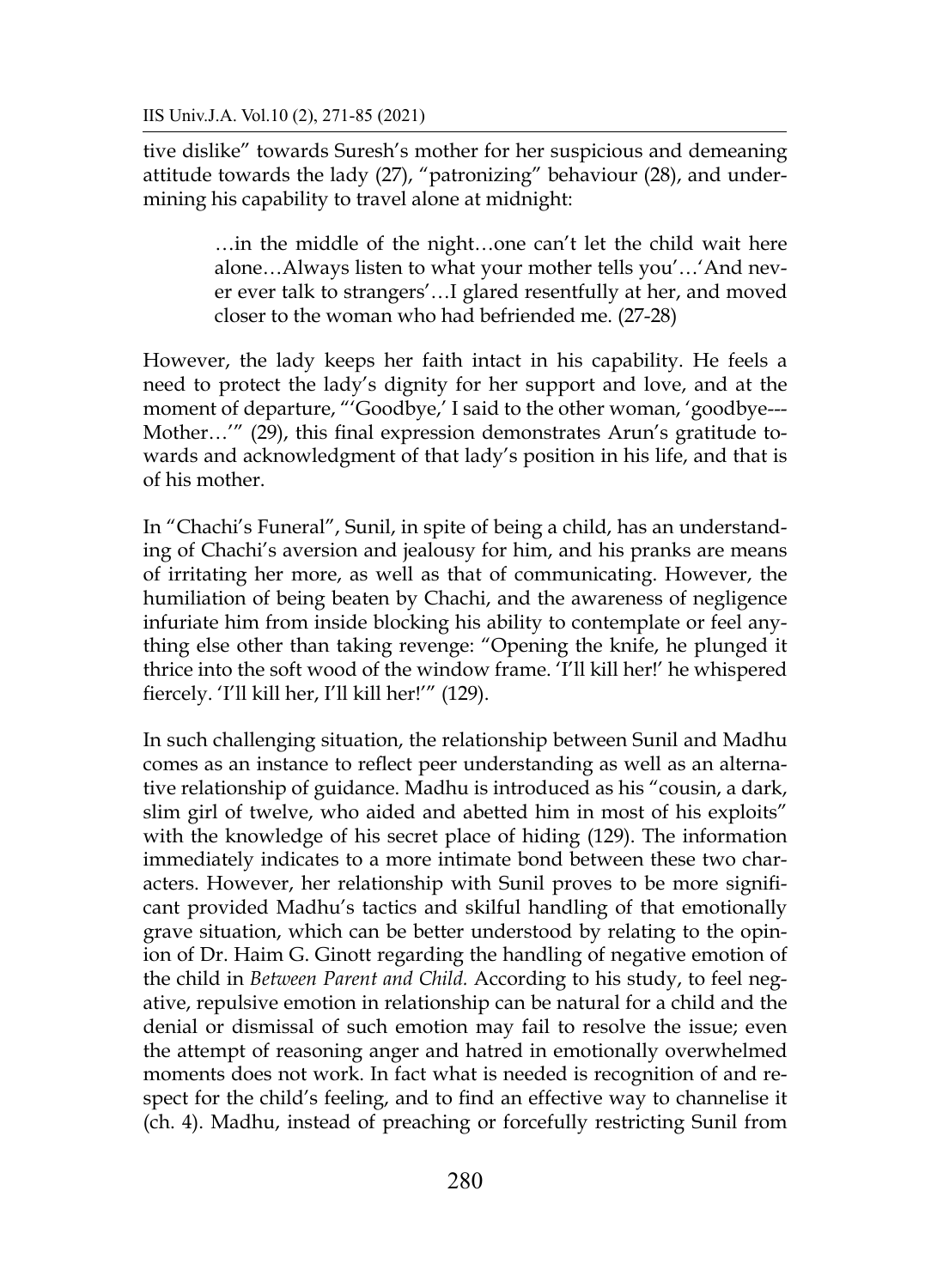harming Chachi with the knife, tries to know about Sunil's acts and recognises his state of mind:

'Who are you going to kill, Sunil?'

'Chachi…I hate her too. This time I'll kill her.'

'How are you going to do it?'

'I'll stab her with this (knife)…Three times, at the heart.' (129)

She puts certain questions before Sunil to gauge his moves, and instead of criticising or denying his strong feeling of hatred for Chachi, she acknowledges it, and restricting herselffrom imposing her advice, she lets him think of the possible consequences of such acts on his own like CID punishing him by putting in boarding school which Sunil is afraid of (129), and steers the flow of anger to the way of ventilation: "'Then better not kill your chachi. At least not this way. I'll show you how.'" (129). Then she draws a picture of Chachi, and asks Sunil to stab that picture. With the pseudo acts of stabbing, killing and cremating, all stored up negative emotions of Sunil are burnt like the ashes of Chachi and ventilated, thus, helping him restore the stability of mind.

In "The Thief", the focus stays on Deepak's constant effort to perceive his act of stealing from Arun's perspective which makes him realise the reason for Arun to be disappointed with him: betrayal of trust. In order to steal Arun's money, Deepak befriends him, and even Arun allows this complete stranger to stay with him, and move freely in his room:

> I had a key to the front door which meant I had access to the room whenever Arun was out. He was the most trusting person I had ever met. And that's why I couldn't make up my mind to rob him….Arunhad put his money where it would be child's play for me to remove it without his knowledge. (Bond 32)

The empathetic bent of mind in child not only identifies other's feelings but also attempts to reciprocate to that person accordingly, which, to some extent, marks the active agency of child to take decision and operate in the relationship .

# **VI**

The stories further unfold the function of morality, conscience, and guilt in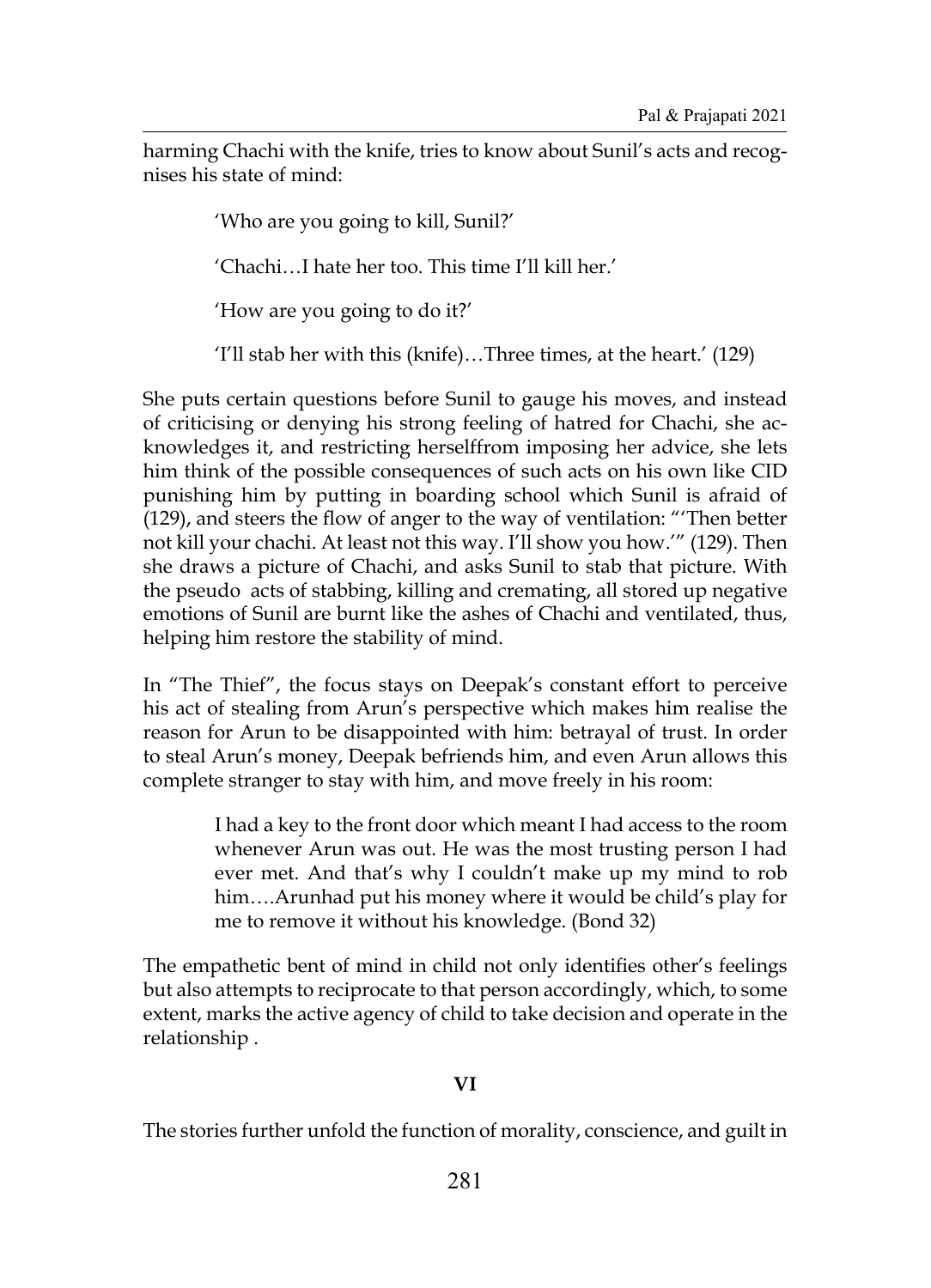child that shapes his/her relationship. Arun's conscience along with love drives him to protect the lady from insult by retaliating Suresh's mother's objectionable behaviour. Sunil feels guilty immediately after performing the false act of stabbing Chachi's picture, and soon realises as well as confesses his love for her. For Deepak, he battles against the allurement to escape with the stolen money; the prick of conscience and guilt feeling for exploiting and betraying Arun's trust finally compels him to return to Arun, and his peace of mind comes back with the silent gesture of forgiveness from Arun's side.

Here, along with the showcase of moral fibre and righteousness of the characters, the need of effective communication to handle the negative situations becomes pertinent enough. In *Parent and Child,* Ginott emphasised on the importance of holding skilful communication between child and parent, of which can be effective for child's other interpersonal relationship as well. Child generally bears a disliking to preaching, humiliation or, criticism; for wrong deeds or mistakes, harsh criticism or rebuke may create an undesirable situation which can be avoided with thoughtful, compassionate responses directed towards child's feelings and acts, rather than his/ her behaviour or character (ch. 1).

The emotional outburst of child should be considered as a way of communication through which he/she can conveythe suppressed or dormant "feelings of fear, despair, and helplessness" or "share their frustration and disappointment, hurt of self-respect" thus, bringing forth various emotions that child feels (ch. 1). It needs to be deciphered with "sympathy" and "understanding", and instead of criticising or demeaning child, resolving the problem should be the priority (ch. 1). In "The Thief", Arun does not use any abusive words or humiliate Deepak for committing mistake or stealing money; rather he assures to teach him how to cook or write which makes Deepak acknowledge his mistakes. On the other hand, Chachi hits Sunil with sandals for accidentally breaking a jar of honey and the physical humiliation hurts his ego. Chachi, instead of damage control, ventilates her own frustration on Sunil. On the contrary, Madhu tries to respond to Sunil's feeling of hurt, and not to rectify his behaviour or what he feels. Even in "The Woman..."*,* the stranger lady restricts herself from poking or criticising Arun for not talking about his parents or travelling alone. She shows respect to his silence unlike Suresh's mother, and in return, she gets respect from Arun.

What is striking about these stories is that at surface level, all of them apparently look simple and innocent yet at deeper level, the nuances and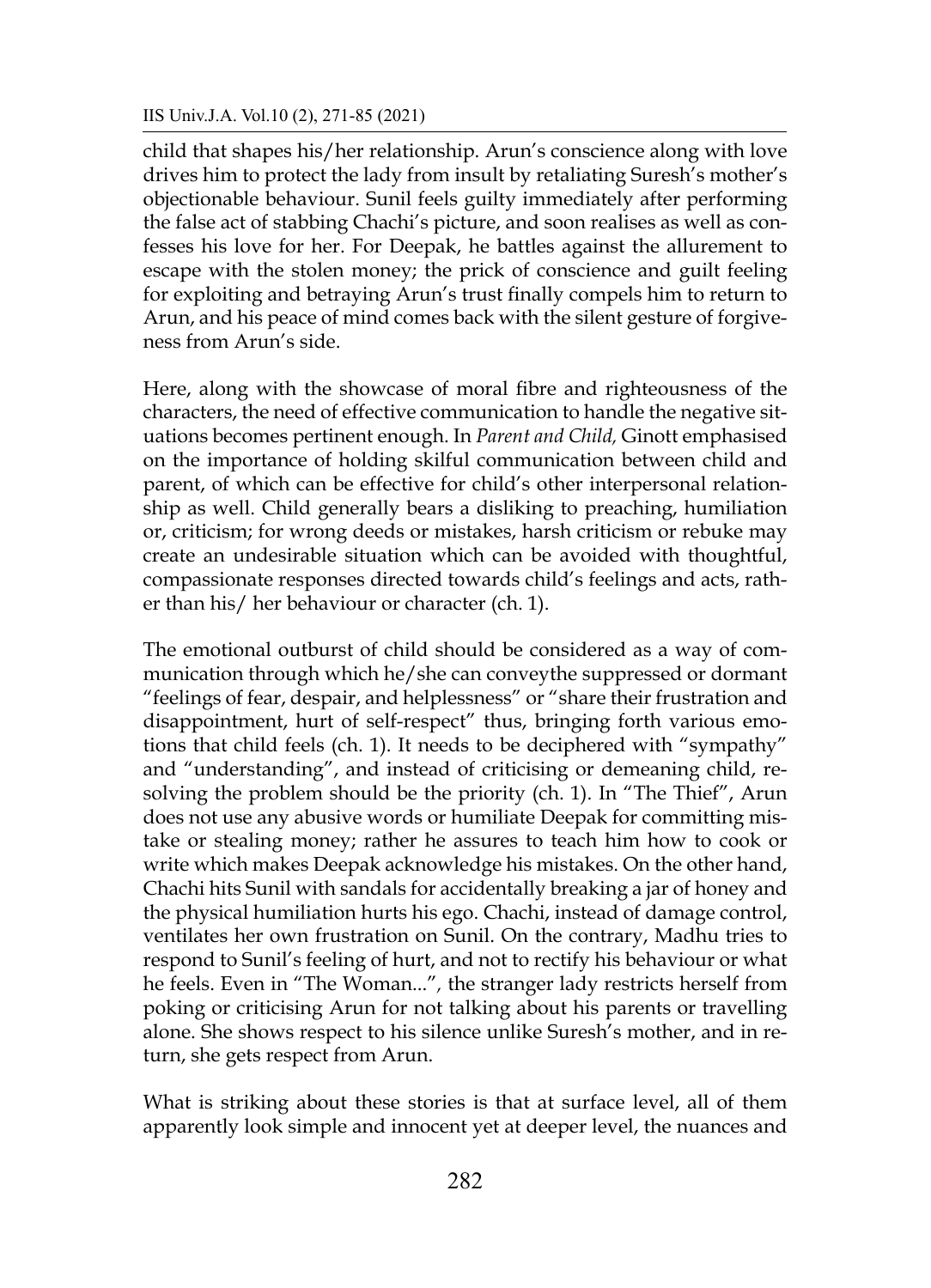complexities of relationships coupling with the coexistence of positive and negative emotions are present there. The child and adolescent characters along with other characters showcase love, hatred, anger, jealousy, guilt, sadness, happiness, fear, concern, protectiveness, fondness, joy, and sensitivity- an amalgamation of what Berk called "basic emotions", "self- conscious emotions" or "higher-order set of feelings" (406, 408) and qualities. This acceptance of ambivalent feelings makes the characters more human and the relationships changeable and multidimensional. The stories seem to suggest that while, on the one hand, it is not easy to come out of the influence of dysfunctional, indifferent or distant relationship suffering from lack of attachment, on the other, the past experiences may not be ultimate to determine the future relationships, as opined by Miller in *Intimate Relationships* (19).

Arun, overcoming his initial hesitant, suspicious outlook towards the stranger lady, succeeds to connect with her. Similarly, Deepak has remained friendless due to its aversive disadvantage effect on his profession of stealing until his attachment with Arun brings a new dimension in his life and he accepts this friendship. Sunil's hatred towards Chachi is replaced by love and from Chachi's side, it has also been reciprocated. Moreover, the presence of companionship, trust, emotional support and comfort, understanding, respect, empathy, reliance, acceptance and intimacy in both sides makes the relationship of Arun and stranger lady, Sunil and Madhu, Deepak and Arun positive and more reciprocal (as mentioned above in Bracken and Newman's identification), whereas, doubt, anxiety, fear, insecurity and hatred in relationship turn the characters conflicting and volatile to each other as happen between Arun and Satish's mother and Chachi and Sunil.

## **VII**

In sum, the position of child in the relationship, and the impact of the functional aspects of interpersonal relationship on him/her are crucial for the development of child. Here in the selected stories, selective relationships like relationships with stranger, extended family member and peer beyond child-parent dyad have been portrayed. It can also be observed that other interpersonal relationships have gained more priority since the primary parent-child relationship is either dysfunctional or less dominant or completely absent. Nevertheless, the fundamentals of relationship remain more or less unchangeable: effective communication, handling of (negative) feelings and emotions with skill, dignity and respect, love, care and attention, mutual trust, confidence on child's self-worth namely.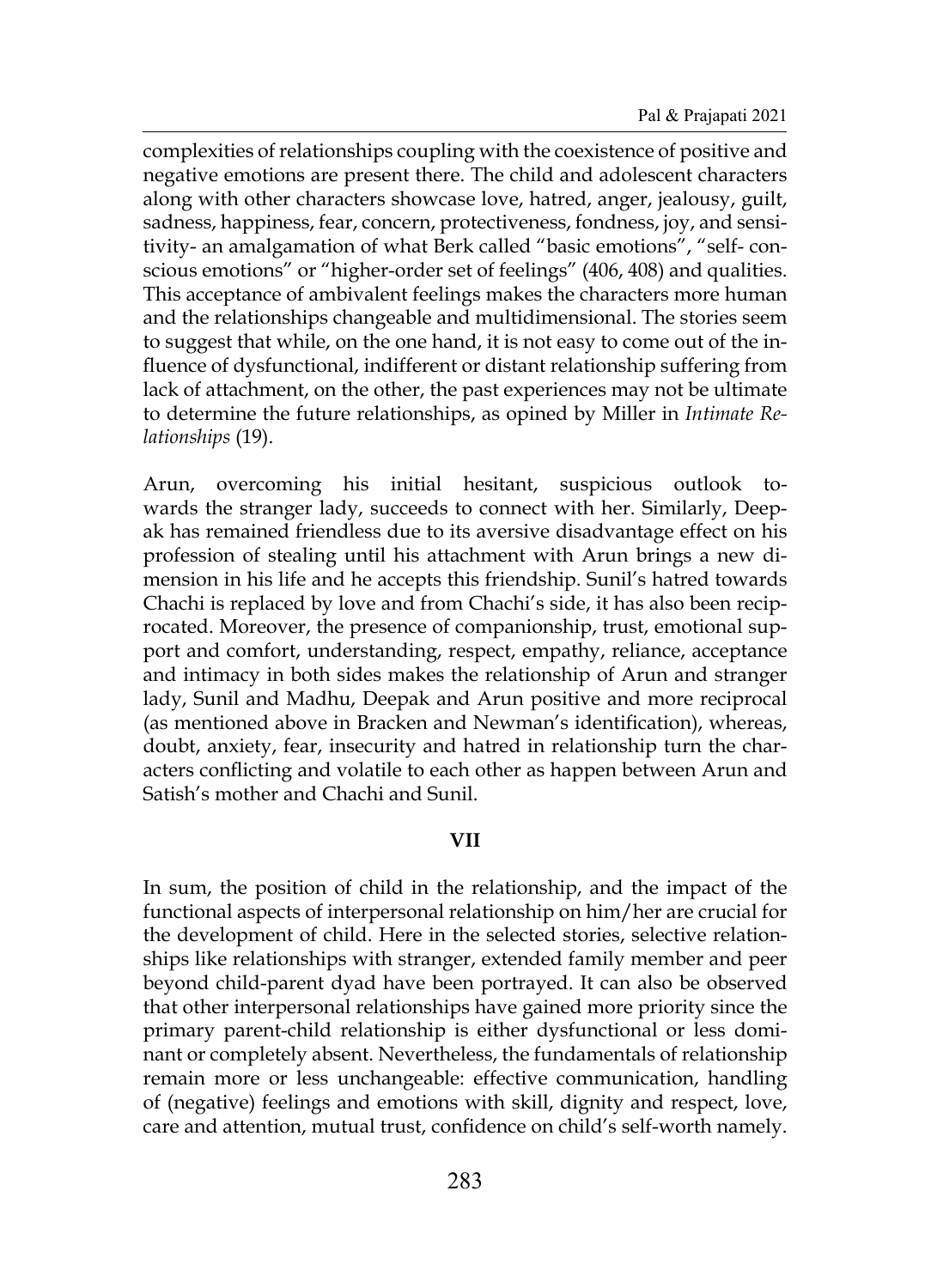A child, especially while being deprived of affection, care, attention and trust, may expect to fill the need from interpersonal relationship beyond parents.

However, provided the child's role, it would be erroneous to assume the child as completely passive, inactive or, dependent on others; rather, on the contrary, child can actively involve and reciprocate in his/her interpersonal relationship and possesses the capacity of nurturing and maintaining it with the help of other person present in that relationship. Bond has thoughtfully rendered voices to his child characters to keep their perspective on relationship in the forefront. Considering the impact of relationships on the child, the stories bring out the ambivalent nature of the presented relationships; although apparently looking simple and innocent, they are weaved with nuances, psychological complexities, and the interplay of love, happiness, anger, hatred, insecurity, trust, forgiveness, protectiveness, and defiance is present there as well. They also capture the multidimensional ways that interpersonal relationships work by helping child develop trust and respect for each other, and guiding him/ her in emotionally and morally challenging situation as well as providing the shelter of care, love, attention and security when it is needed, thus, leaving an impact on child's life.

## **Works Cited**

Berk, Laura E. *Child Development.* 9th ed., Pearson, 2013.

- Bond, Ruskin. *Collected Short Stories.* Penguin, 2016.
- Bracken, Bruce A., and Vicki L. Newman. "Child and Adolescent Interpersonal Relations with Parents, Peers, and Teachers: A Factor Analytic Investigation." *Canadian Journal of School Psychology*, vol. 10, no. 2, Dec. 1995, pp. 108-22. *ResearchGate*, doi: 10.1177/082957359501000203.
- Cherry, Kendra, and Steven Gans. "Freud's Sexual Stages of Development." *Verywell Mind*, Dotdash, 19 Nov. 2020,
- www.verywellmind.com/freuds-stages-of- psychosexual-development2795962#:~:text=During%20the%20five%20psychosexual%20stages,as%20a%20source%20of%20pleasure. Accessed 10 Feb. 2021.
- ---. "What Is Attachment Theory?: The Importance of Early Emotional Bonds." *Verywell Mind,* Dotdash, 17 July 2019,
- www.verywellmind.com/what-is-attachment-theory-2795337. Accessed 19 March 2021.
- Ferrer-Wreder, Laura, and Jane Kroger. *Identity in Adolescence: The Balance Between Self and Other.* 4th ed., Routledge, 2020. Adolescence and Society Series.